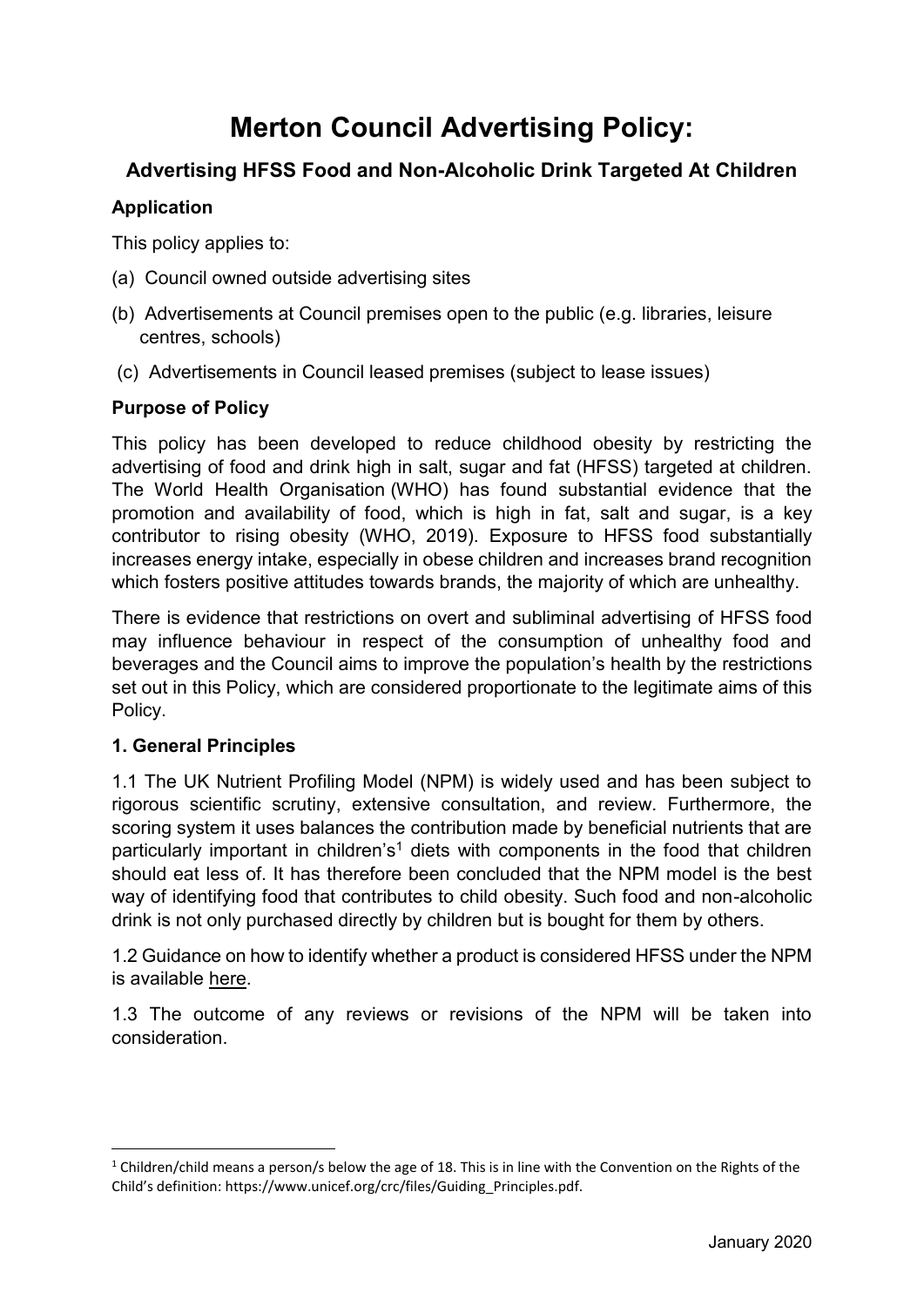# **2. Advertisements featuring only non-HFSS products**

2.1 These would need to comply with other sections of Merton Council's Advertising Policy.

#### **3. Advertisements featuring only HFSS products**

3.1 Where a proposed advertisement features only food and/or non-alcoholic drink which is rated HFSS, such copy would be rejected.

#### **4. Advertisements where there is a range of food/non-alcoholic drink featured, some of which is HFSS**

4.1 It is the responsibility of advertisers and their agents to verify the status of the products featured using the NPM.

#### **5. Advertisements where no food or non-alcoholic drink is featured directly but the advertisement is from or features a food and/or non-alcoholic drink brand**

5.1 This may include:

• Advertisements where the brand's logo is included but no products, e.g. a brand values campaign.

• Directional signage to a store, app or website;

• promotional advertising which is price led but features no products e.g. '50% off everything' or similar;

• Advertising about a business or its performance; and

• Sponsorship of an event or attraction by a food or non-alcoholic drink brand.

5.2 Food and non-alcoholic drink brands (including food and drink service companies or ordering services) will only be able to place such advertisements if the advertisement promotes healthier options (i.e. non-HFSS products) as the basis of the copy.

5.3 Where a logo from a food or non-alcoholic drink brand is featured incidentally it can be included in copy if the image does not promote HFSS food and/or non-alcoholic drink.

# **6. Advertisements where food and non-alcoholic drink is shown 'incidentally' i.e. it is not the subject of the advertisement but is included (or implied) by visual or copy:**

6.1 HFSS products should not be promoted by being featured in advertisements for other products. It is the responsibility of advertisers and their agents to verify the HFSS status of the products featured using the NPM.